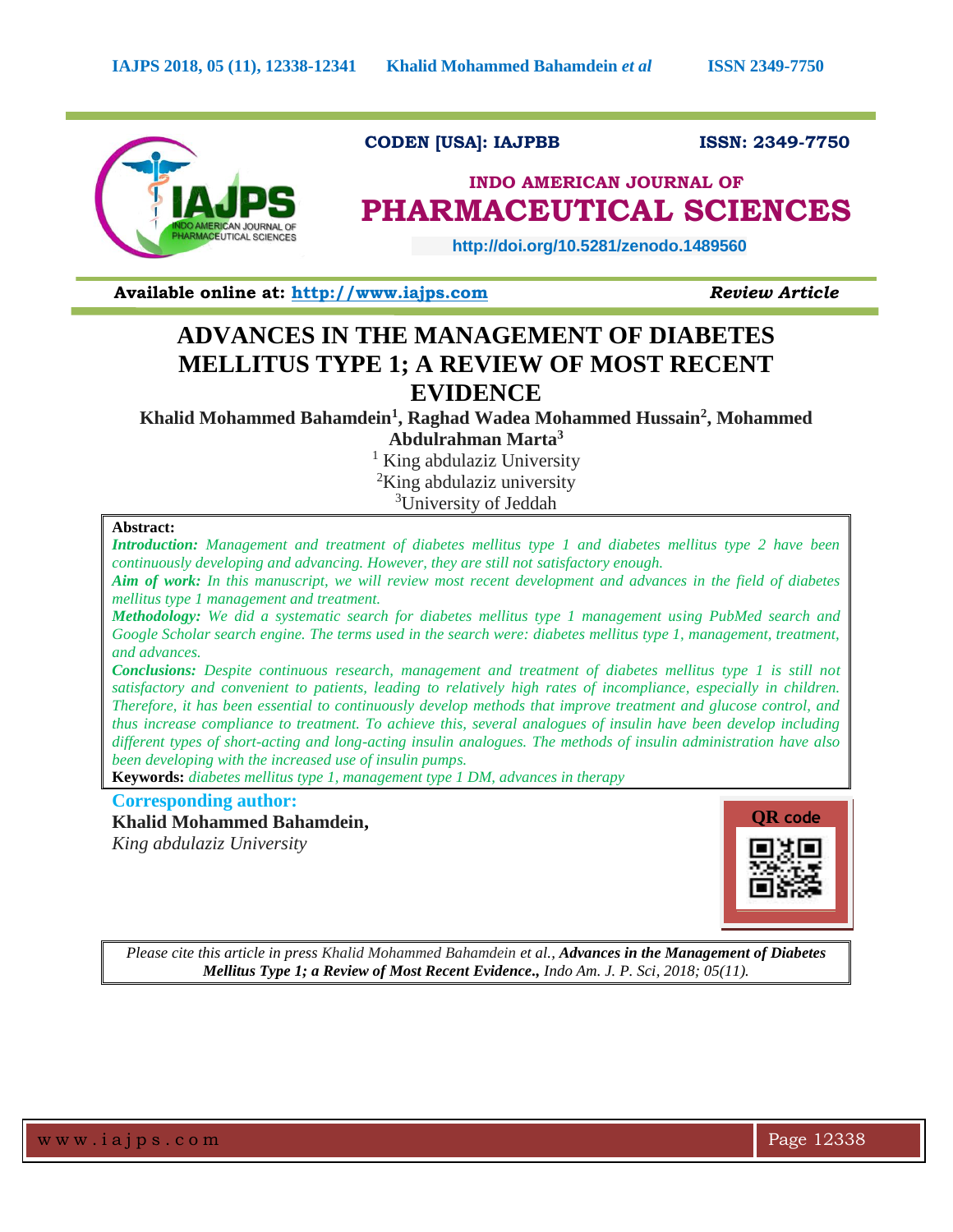# **INTRODUCTION:**

Almost 100 years have passed since the discovery of insulin by Banting and Best in 1923, which revolutionized the management and treatment of diabetes mellitus [1]. Since then, management and treatment of diabetes mellitus type 1 and diabetes mellitus type 2 have been continuously developing and advancing. However, they are still not satisfactory enough. For example, most diabetes mellitus type 1 patients still find it inconvenient that they must balance between hypoglycemia and hyper glycemia episode, take several injections daily, and watch their food and diet strictly, which are even harder in children and younger patients. Therefore, research is still continuing in aims to find better, more convenient treatments and modalities.

Incidence of diabetes mellitus type 1 differs among different areas and depends on several environmental and genetic factors that affect the expression and the prevalence of the disease. In Finland, for example, the incidence of diabetes mellitus type 1 can reach 57.4 cases per 100,000, whereas the incidence of diabetes mellitus type in India is about 0.6 cases per 100,000 [2]. Recent studies have been reporting a significantly increasing incidence of the disease among children [3].

These increasing incidences, especially among children, make it more important to improve treatment modalities, and find more satisfactory modalities that will improve compliance to treatment and thus outcomes of the disease. In this manuscript, we will review most recent development and advances in the field of diabetes mellitus type 1 management and treatment.

# **METHODOLOGY:**

We did a systematic search for diabetes mellitus type 1 management using PubMed search engine (http://www.ncbi.nlm.nih.gov/) and Google Scholar search engine (https://scholar.google.com). Our search also looked for recent treatments of diabetes mellitus type 1. All relevant studies were retrieved and discussed. We only included full articles.

The terms used in the search were: diabetes mellitus type 1, management, treatment, and advances.

## **Advances In Insulin:**

Many researchers around the world have been trying to discover the best modality to administrate insulin in the most ideal ways. This research has resulted in discovering several insulin analogues have been discovered to improve stability and absorption of normal insulin. We will discuss in this section the

most important analogues:

#### Short acting insulin:

Short acting insulin (also called lispro) has been used to control hyperglycemia that is caused following meals. Lispro has a relatively rapid onset and extremely short action, so it only acts to prevent hyperglycemia during the meal without risking the late developing of hypoglycemia [4].

Later, the short acting insulin known a glulisine was introduced to become the most recent addition to this type of insulin. Glulisine was approved for use in children older than four years. However, many concerns about its use are still present including its tumorigenic effects [5].

#### Long acting insulin:

Glargine is considered the most widely used long acting insulin, with duration of activity that can last up to 24 hours. Some concerns are present regarding its mitogenic effects, but no solid evidence is present yet [6].

Insulin detemis is another long acting insulin that has an onset of about an hour, with a duration of about 24 hours. It was approved by the FDA for the use in children older than six years [7].

Albulin is the most recently discovered long acting insulin that was synthesized using human insulin genes and albumin genes to create this long acting insulin analogue. Albulin will potentially provide the best long-term control of glucose levels. Moreover, it has less risk of having mitogenic effects than other insulin analogues [8]. However, evidence supporting its use in clinical practice is still lacking, making it necessary to perform more clinical trials on it.

Degludec is recent long acting insulin that got its approval in 2012. It has an extremely long half-life allowing for duration of action that could reach three days, with less variability in glucose levels. Moreover, it was found to decrease the risk of nocturnal hypoglycemia by up to 25% when compared to other types of insulin [9]. However, an important limitation of its use is the increase in cardiovascular diseases risk, which has prevented it from being approved in pediatric [9].

#### Inhaled insulin:

The inhaled insulin Exubera was first introduced and approved for use in clinical practice in the year 2006. However, studies found it to have a bioavailability of less than 10% leading to significantly increased doses. Moreover, this bioavailability varied with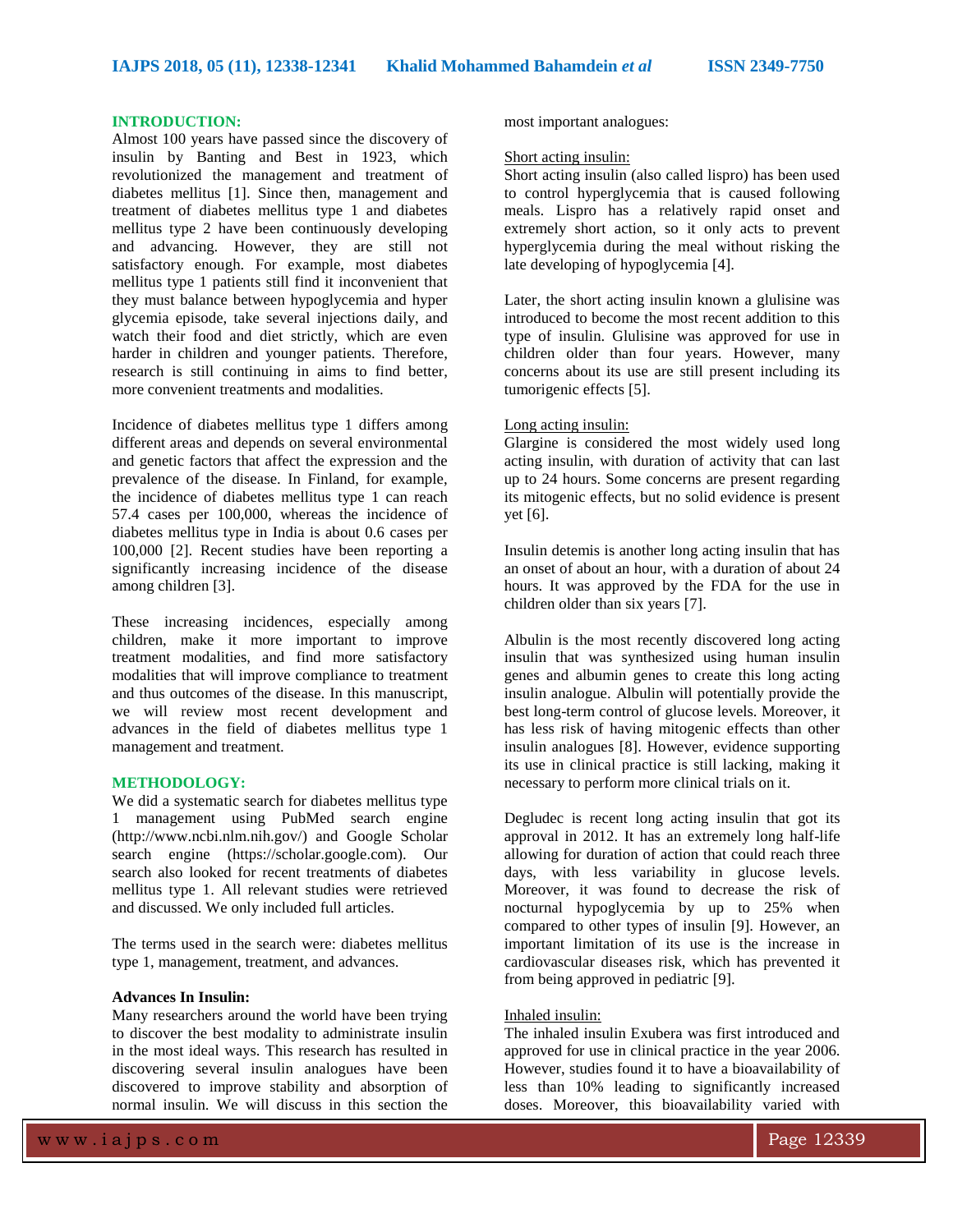degrees of absorption, and was affected by age, smoking status, and the presence of respiratory diseases. All this made inhaled insulin inconvenient and led to the withdrawal of it from markets due to poor popularity among patients [10].

#### **Insulin Pumps:**

Apart from efforts to improve insulin and its analogues, significant effort was made in improving insulin delivery modes. The concept of using a device to pump insulin to the body was first introduced in the year 1963. However, back then the pump was huge and was associated with significant inaccuracy in the rate of pumping insulin. However, recent programming techniques have led to the designing of more advanced pumps that achieve accurate pumping of insulin according to the body's need with the ability of adjustment according to the conditions [11].

## **Continuous Glucose Monitors:**

The most concerning side effects that affects new treatments for diabetes mellitus type 1 is the development of hypoglycemia, which could be fatal. Therefore, a system that continuously monitors blood glucose will provide significant help in the management and everyday treatment of diabetes mellitus type 1.

Since their introduction, Continuous Glucose Monitors (CGMs) have provided a convenient way to monitor glucose. In fact, they have been proven to improve hypoglycemia attacks, and reduce their time, when compared to normal self-monitoring [12].

Continuous glucose monitors use a sensor that measure glucose levels in the blood continuously using an electrode and a membrane layer. The sensor then will pass the measurement to the receiver through a transmitter [12]. Sensors are designed to detect the concentrations of glucose in the interstitial tissues. Older monitors used to store the values of blood glucose and make them available for later download and retrospective assessment. This limitation was overcome in more recent monitors, which have sensors to measure glucose and send it immediately to the receiver which will display it. In addition, recent monitors can send alarms to the patient when glucose concentrations are higher or lower than certain thresholds. The receivers can also be linked with insulin pumps to control insulin administration to the patient automatically [13].

Despite these significant advantages of the use of continuous glucose monitors, they still have some limitations that could raise concerns regarding their routine use. An important limitations of these

monitors use is the instability against conditions like inflammation or granulation which could alter measurements [13]. To limit the effects of inflammation on measurements and improve biostability, membranes of the sensors have been developed to include oxide nanoparticles and Polyethylene  $Glycol<sup>14</sup>$ . Research is still continuing to further improve sensors and limit environmental effects from altering measurements.

Another crucial limitation of the use of monitors is that they measure glucose levels in the interstitial tissues which do not always reflect blood concentrations accurately. In addition, the time until the sensor measures the levels in the interstituim and display the measurement could sometimes take up to ten minutes [15].

In 1999, the Glucowatch Biographer was introduced as a wristwatch that can monitor glucose levels continuously. However, this device was associated with several mistakes and inaccuracies especially with skin irritations, leading to the failure of its use [16].

Recently, there have been efforts to manufacture glucose monitors that are based in smartphones, which could make this process easier and more convenient to patients. Moreover, applications have been created to calculate the required insulin dose based on nutritional intake, water consumption, exercise, and other patient-related factors. The most recent device, which is currently still being developed, will be implanted under the conjunctiva to measure blood glucose using a small photometer [17].

### **CONCLUSIONS:**

Diabetes mellitus type 1 is one of the most common chronic diseases that require continuous monitoring and strict management to achieve favorable outcomes. Despite continuous research, management and treatment of diabetes mellitus type 1 is still not satisfactory and convenient to patients, leading to relatively high rates of incompliance, especially in children. Therefore, it has been essential to continuously develop methods that improve treatment and glucose control, and thus increase compliance to treatment. To achieve this, several analogues of insulin have been develop including different types of short-acting and long-acting insulin analogues. The methods of insulin administration have also been developing with the increased use of insulin pumps.